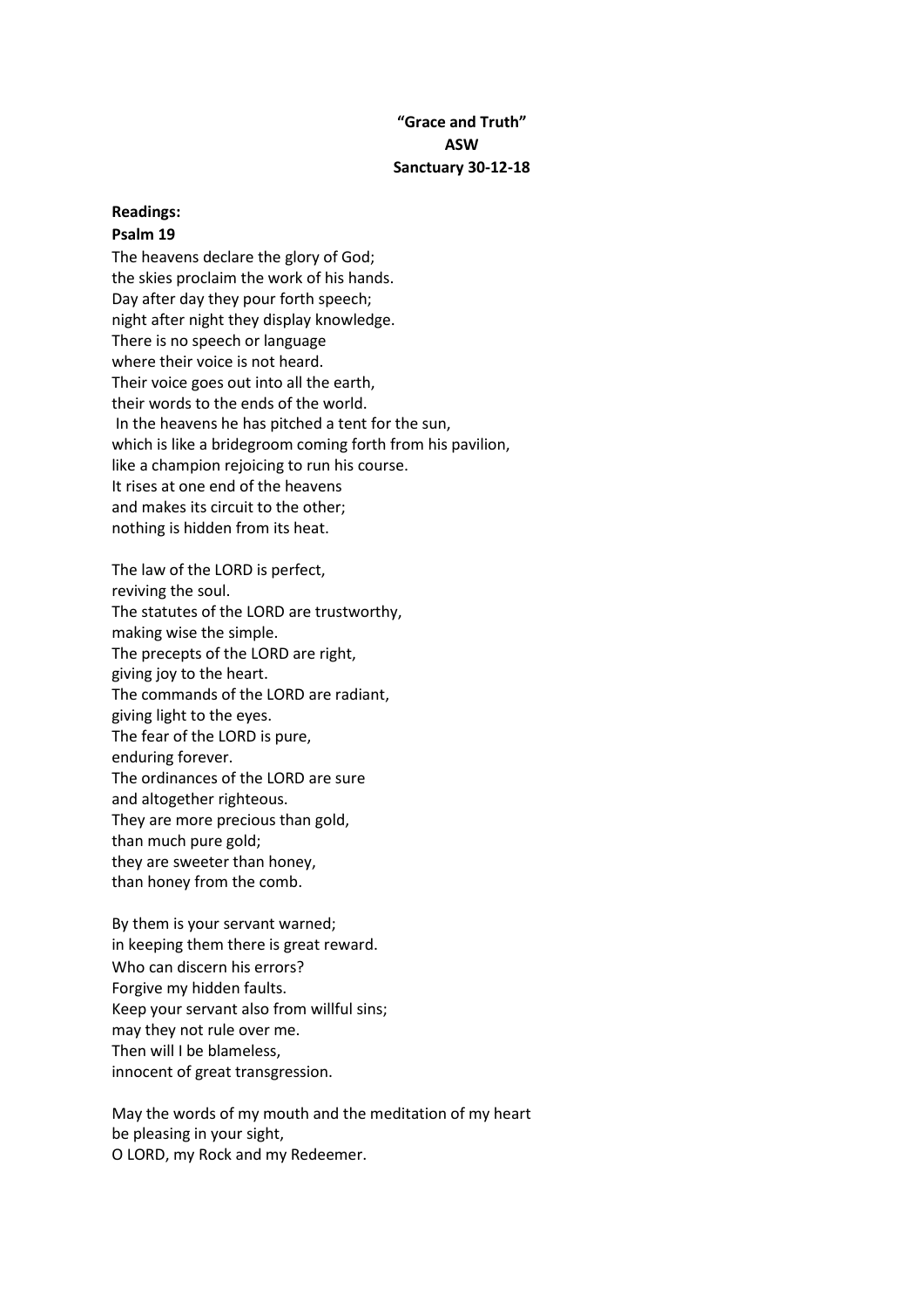### **John 1: 14-18**

The Word became flesh and made his dwelling among us. We have seen his glory, the glory of the One and Only, who came from the Father, full of grace and truth.

John testifies concerning him. He cries out, saying, "This was he of whom I said, `He who comes after me has surpassed me because he was before me.' " From the fullness of his grace we have all received one blessing after another. For the law was given through Moses; grace and truth came through Jesus Christ. No one has ever seen God, but God the One and Only, who is at the Father's side, has made him known.

### **Sermon text**

"The Word became flesh and made his dwelling among us. We have seen his glory, the glory of the One and Only, who came from the Father, full of **grace and truth**."

This is the  $6<sup>th</sup>$  in this series of reflections on John 1: 1-18, that we have been studying in the morning services this Advent. We have looked at:

- 1. The Word- NR
	- I. Word / Logos The "God foundation"
	- II. Present before the beginning
	- III. Creating the world that he would later come to save
- 2. Life WES
- 3. Light Sarah
- 4. Children of God NR
	- I. The three responses
		- 1. US: When we believe ("to those who did believe")
		- 2. GOD: God gives the chance to become
		- 3. US: Its free we go and tell others
- 5. God with us MS
- 6. Grace and Truth NR today

I want to make two observations before we start:

I watched the film "Philomena" last night. This is the true story of an Irish girl, unexpectedly pregnant, whose child was taken from her, and who then sought to discover what had happened to him. We saw the worst face of religion – judgemental, excluding, and vindictive. Some still think that this is what God is like…

I also want to acknowledge our human experience that prays, either actually or metaphorically on our knees, "Lord I have done it again. I am sorry…"

Psalm 19 is an Old Testament "heart song". We read it – inevitably – in the light of Jesus Christ – through New Testament eyes. I would like to try and use our imagination, and get into the mind of the writer, thought to be King David – a man blessed by God and of great faith.

We see his journey of thought. First there is adoration and wonder – "The heavens declare....". Imagine him looking at a glorious sunset, and then a night sky with no moon or clouds – the breathtaking sight of the Milky Way – a slash of twinkling brightness across the sky. As our eyes adjust, we would see more and more stars. We imagine the glory of a mighty knight, mounted on his horse, a champion with fanfare and might. And power – exposing everything – a truly magnificent sight.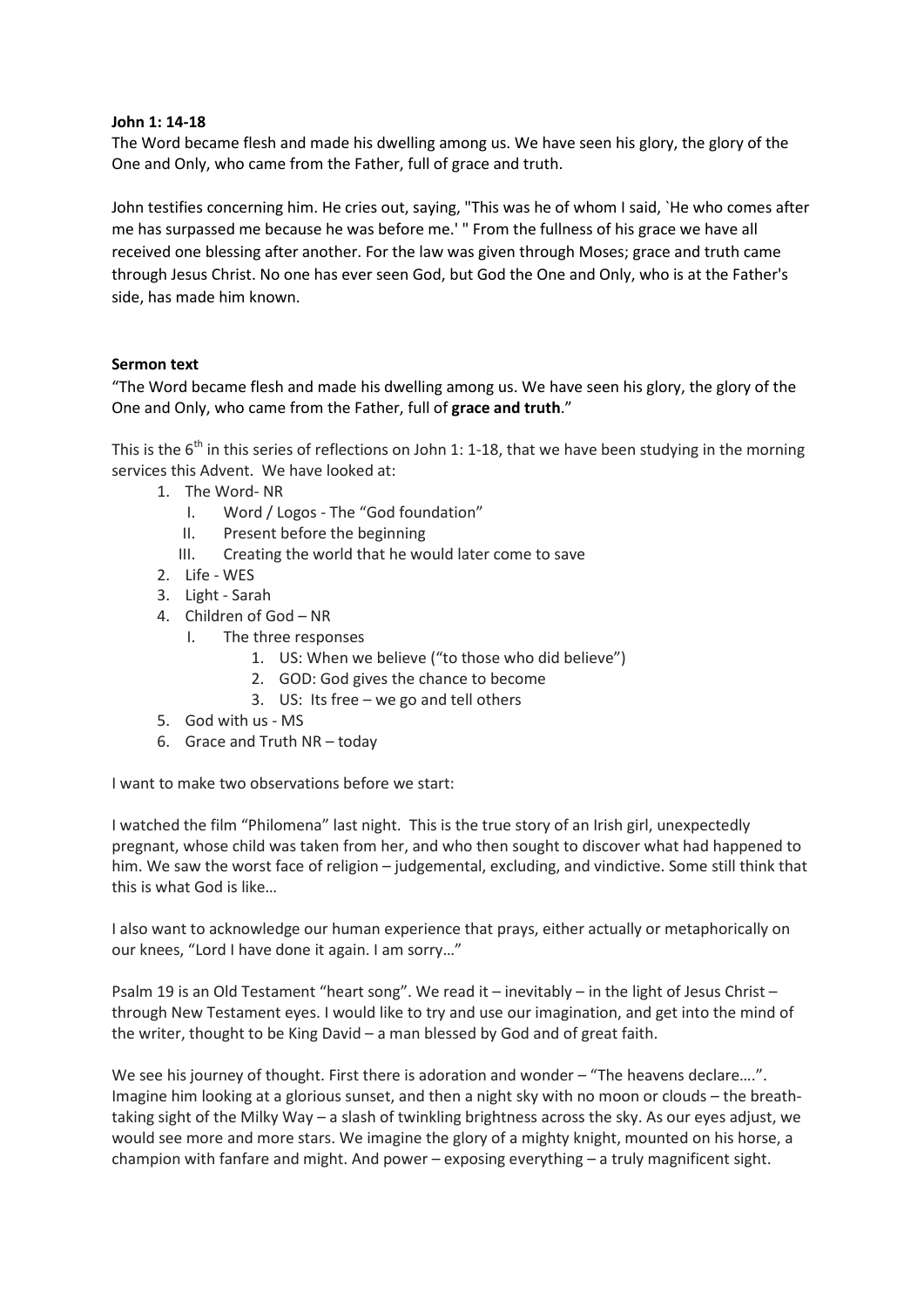We then ponder on the qualities of this God we are adoring – perfection. Everything is in superlatives, all beyond price.

Then we pause. "Oh oh!" "By them is your servant warned". "In this presence of perfection, I am a sinful person. I am grey alongside this pure white. I must have hidden faults – I am sorry. On no, hang on! – and how about those things I know I do wrong? Forgive me! Free me from those things that have a hold on me – then I will be blameless.

There is an honesty and authenticity about this psalm that reflects our human experience.

And his final verse is a comment that reveals his realisation that this has been a good meditation.

It is from this viewpoint that we now consider grace and truth.

I was in Lambeth recently at a communion service. It was the church's week of "Christ the King" – just before Advent. I had walked along the embankment and looked across at the Houses of Parliament. Theresa May was starting to argue her Brexit plan. I had prayed for her – somehow, I had felt, we were witnessing momentous times. (We are, aren't we? The biggest constitutional crisis for many years, with so much in doubt, and worry. Where is the way ahead?). The priest said in that Communion service, in the chapel where Cranmer wrote the book of common prayer, that "**Christ the King is the one truth in a world full of uncertainties.**

**Truth**, hope, strength, Refuge. So "we will not fear, even though the mountains have moved (after psalm 46).

This **truth** is the unique fact of Christianity. The Word became Flesh. In the world's time line, from creation (millions of years ago – yes there is a creator) to the end times (this will happen one day, and we believe that Jesus will come again) Jesus Christ is the one man that changed things: from the OT era, when God's presence on earth was in the care of one people – Israel, human-kind was not able to obey God on its own, and many prophets foretold Jesus; TO the NT era when Jesus opens the way back to God, tells us to take this Gospel to all nations, and promises to be with us – "I will send the Holy Spirit – wait for him" .

Patrick's book "The Word from the throne"<sup>[1](#page-2-0)</sup> draws key themes from John's writings – his Gospel, letters and Revelation. One such theme is the couplet of grace and **truth**. They are related and, more, they define each other. Of **Truth** John writes that Jesus's ministry:

- 1. tells the **truth** about God the Father<sup>[2](#page-2-1)</sup> "Holy, Holy, Holy, is the Lord God Almighty, who was, is, and is to come" (Rev 4:8),
- 2. the **truth** about Jesus himself $\frac{3}{2}$  $\frac{3}{2}$  $\frac{3}{2}$  "John is more than content to display the full humanity of Jesus through his bodily needs, not baulking at the limitations which his body placed on his Godhead", and "alone in the Gospels John consistently describes Jesus's earthly life in the context of having pre-existed as the Word and of returning to the Father from whom he came",
- 3. tells the **truth** about humanity<sup>[4](#page-2-3)</sup> "If we claim to be without sin, we deceive ourselves and the truth is not in us" (1 John 1: 8)

<span id="page-2-0"></span><sup>&</sup>lt;sup>1</sup> Patrick Whitworth: "The Word from the throne" ISBN 9-780755-494292<br><sup>2</sup> Ibid page 39

<span id="page-2-1"></span>

<span id="page-2-2"></span> $3$  Ibid page 41, 42

<span id="page-2-3"></span> $<sup>4</sup>$  Ibid page 45</sup>